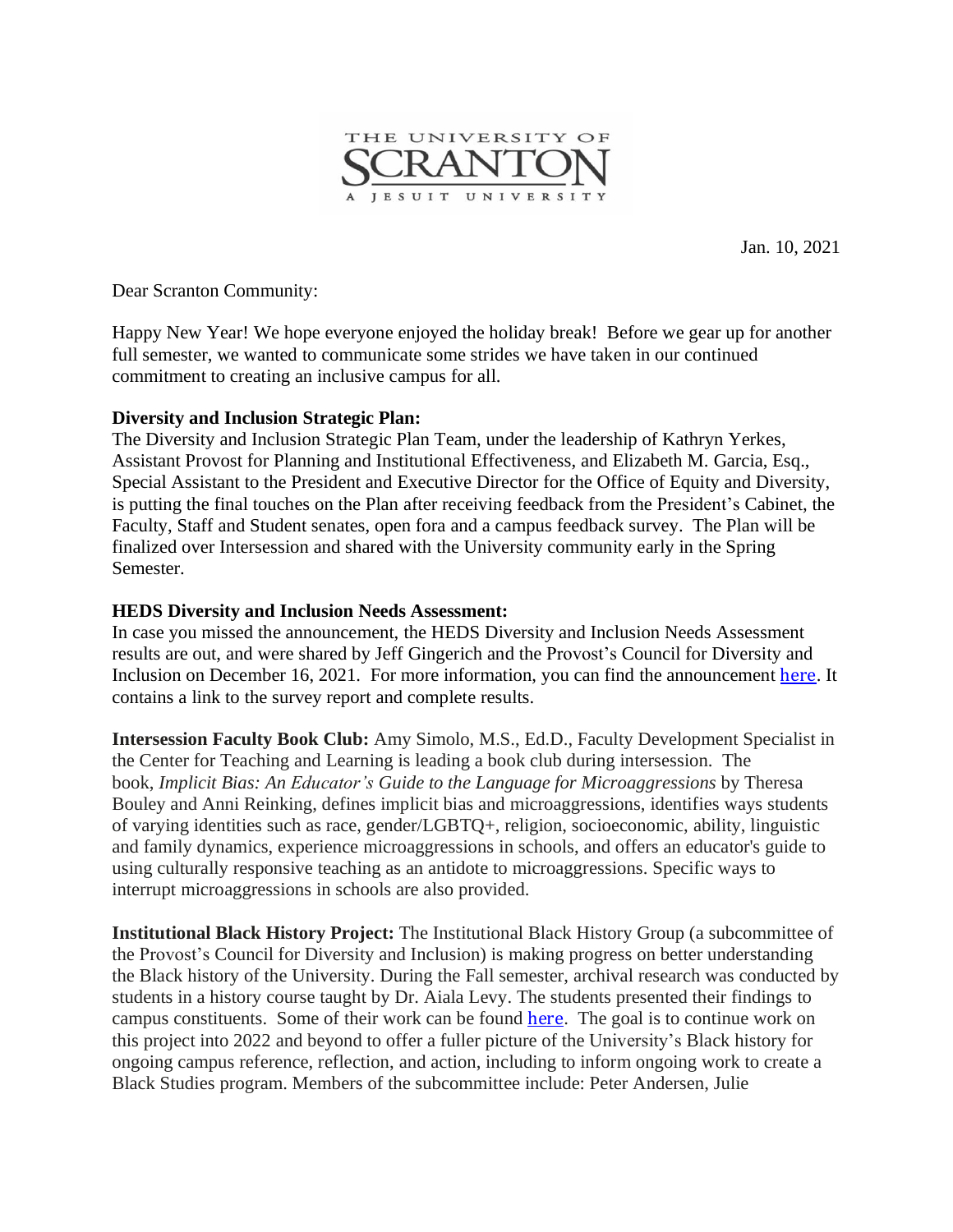Schumacher Cohen (chair), Ravenne Cooper, Koebe Diaz, David Dzurec, Colleen Farry, Elizabeth Garcia, Nicole Hoskins, Aiala Levy, Ian O'Hara, Michelle Maldonado.

**Land Acknowledgement Statement:** On November 1, 2021, Father Marina announced that the University officially adopted a Land Acknowledgment Statement to recognize and honor the traditional and ancestral homelands of the Lenape, the Munsee, the Shawnee and the Susquehannocks in Northeastern Pennsylvania. A copy of the announcement can be found [here](https://www.scranton.edu/equity-diversity/indigenous-land-acknowledgement.shtml) and the Statement can be found here. We continue to encourage its use.

**Dialogue Series:** The Cross-Cultural Centers offered dialogue series focused on education, awareness, and how to engage in advocacy. The sessions focused on Racial Healing and Identity (topics included Latinx terminology and the Latino community, ableism, tokenism, land acknowledgements and how to promote justice, and code switching) and other sessions focuses on Race, Racism, and Privilege (topics included understanding racism and anti-racism, domestic violence and immigration, and missing and murdered indigenous women).

**Counseling for Student of Color**: Since mid-October, in collaboration with the Counseling Center, the Cross-Cultural Centers sponsored a weekly Student of Color Support and Empowerment Group co-facilitated by an alum of color and a counselor from the Counseling Center.

**ROCK Reunion:** Student Life held a reunion for the members of Royals of Color Kickoff (ROCK). The reunion was attended by participants, mentors, and their friends as a means of social connection as well as to gather feedback on ongoing needs and wants for the program.

**National Coming Out Week Events:** The Cross-Cultural Centers, along with Scranton Alliance for Equity and the University of Scranton Programming Board, hosted National Coming Out Week Events, including a coffeehouse, a video screening and discussion on the differences between drag performances and trans identity, and a facilitated cookie decorating event.

**Diversity Hiring Toolkit:** On December 13, 2021, Father Marina announced the completion of "A Strategy Toolkit to Recruit an Excellent and Diverse Faculty". The Toolkit project was developed by a Diversity Hire Workgroup consisting of Jeff Gingerich, George Aulisio, Lori Bruch, Elizabeth Garcia, Christie Karpiak, Michelle Maldonado, Nabil Tamimi and Patricia Tetreault. A copy of the announcement can be found [here](https://www.scranton.edu/about/diversity-inclusion/assets/documents/12-13-21-toolkit-to-recruit-diverse-faculty.pdf) and link to the Toolkit can be found [here](https://www.scranton.edu/equity-diversity/recruitment-strategy-toolkit-11-2021.pdf).

**Hispanic Heritage Month:** The Multicultural Center hosted and co-hosted cultural celebratory events, including the Hispanic Heritage Month Dance Night, a screening of *In the Heights* with the University of Scranton Programming Board, Asia Clubs' Navratri/Diwali event, UCO's International Fashion Show, and a Dia de los Muertos celebration.

Also as part of this month's celebrations, the University ran its first-ever South Side Restaurant Tour, offering students an opportunity to explore the revitalized Cedar Iron District and dine at different Mexican or El Salvadorian restaurants. This event was co-sponsored by Latin American Studies Program, Cross Cultural Centers, Spanish Cultural Society, Office of Community Relations, and United Neighborhood Centers of Northeastern PA.